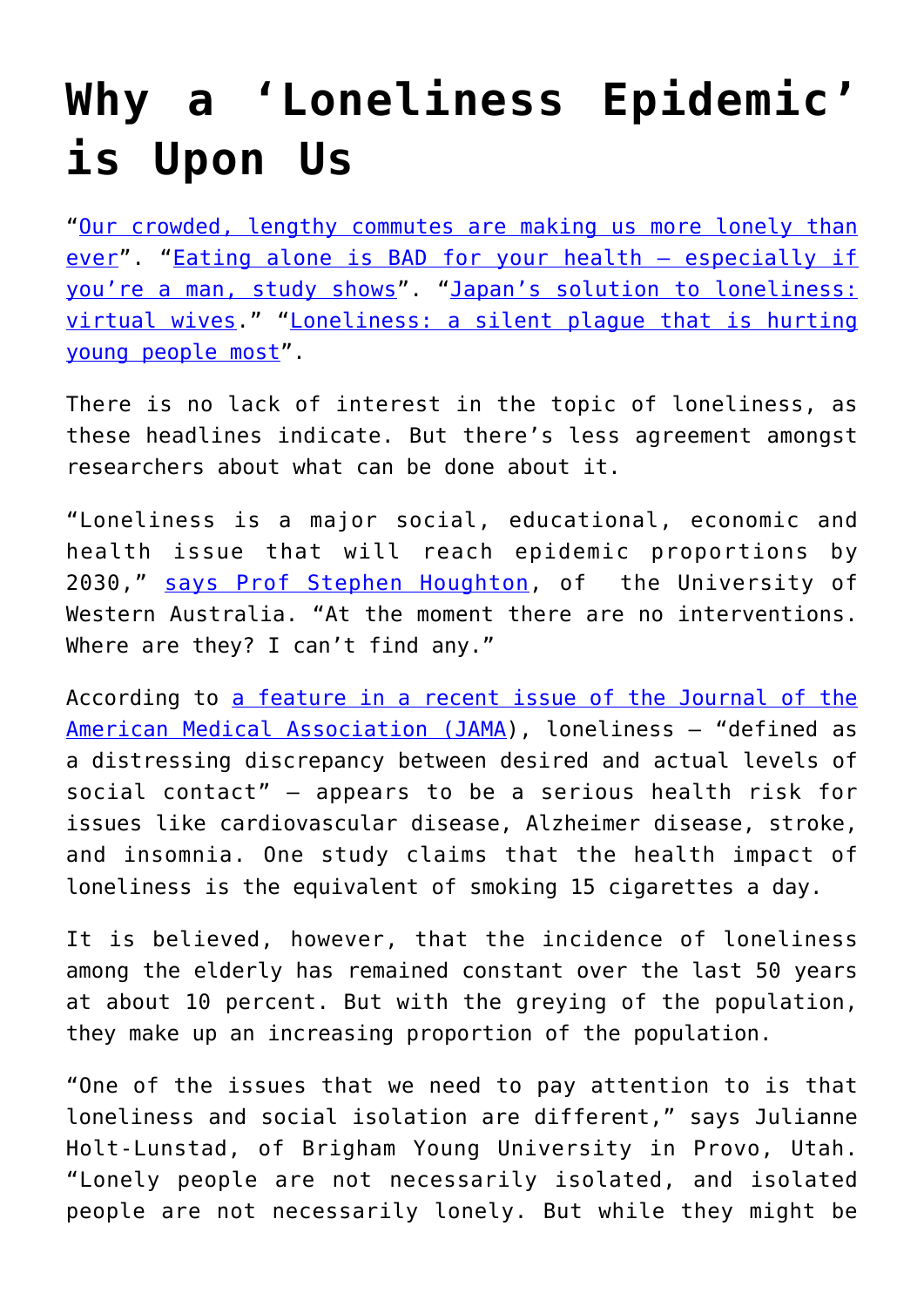different, they carry similar health risks, she said, adding that she is concerned that "there may be a perception that as long as you don't feel lonely, you're fine."

Nearly all the research indicates that loneliness can be devastating. "You can be absolutely certain that loneliness messes up your quality of life," Christina Victor, of Brunel University London, told JAMA. "It's an unpleasant experience. It compromises well-being."

And not only quality of life, but the health system. In the UK [Helen Stokes-Lampard,](http://www.rcgp.org.uk/news/2017/october/loneliness-can-be-as-bad-for-health-as-a-chronic-long-term-condition-says-gp-leader.aspx) Chair of the Royal College of General Practitioners, has warned that loneliness threatens to overwhelm the government health system.

*"Social isolation and loneliness are akin to a chronic longterm condition in terms of the impact they have on our patients' health and wellbeing. GPs see patients, many of whom are widowed, who have multiple health problems like diabetes, hypertension and depression, but often their main problem isn't medical, they're lonely… If nothing is done, loneliness will, inevitably, take its toll on the entire healthcare system."*

Unfortunately, intuitive solutions, like creating an army of "befrienders" to visit lonely people, don't necessarily work. Studies have shown that this may help, but the results are not statistically significant.

Around Christmas time, campaigns to befriend some of the army of lonely people (usually the elderly) spring up. It's a generous gesture – but how much good will it actually do in the end?

Remarkably, most of the academic studies and media surveys ignore the fundamental question: what kind of society creates a vulnerability to loneliness? The answer seems obvious: a society where families are small and fractured. When the